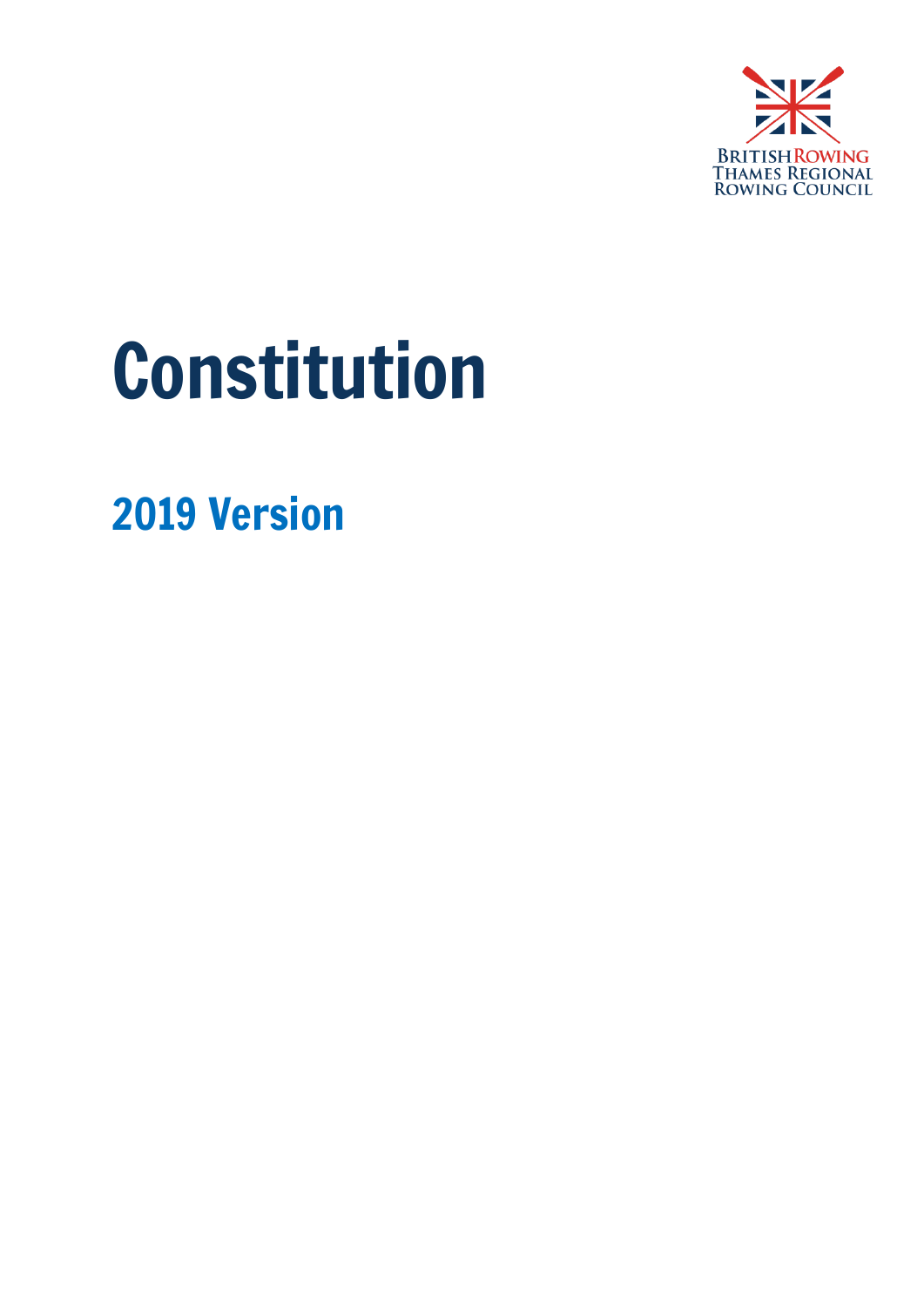## **Contents**

- Clause 1 Definition
- Clause 2 Objects
- Clause 3 Composition of the Council
- Clause 4 Executive Officers of the Council
- Clause 5 Discharge of the Council's Objects
- Clause 5A The Executive Board
- Clause 6 The Sport Committee
- Clause 7 Council Meetings
- Clause 8 Committees and Commissions—General
- Clause 9 Quorum and Voting
- Clause 10 Finance
- Clause 11 General
- Schedule A Terms of Reference for Deputy Chairs
- Schedule B Divisions and Sub-Regions of and within the Region
- Schedule C Voting System for Regional Chairs and Regional Representatives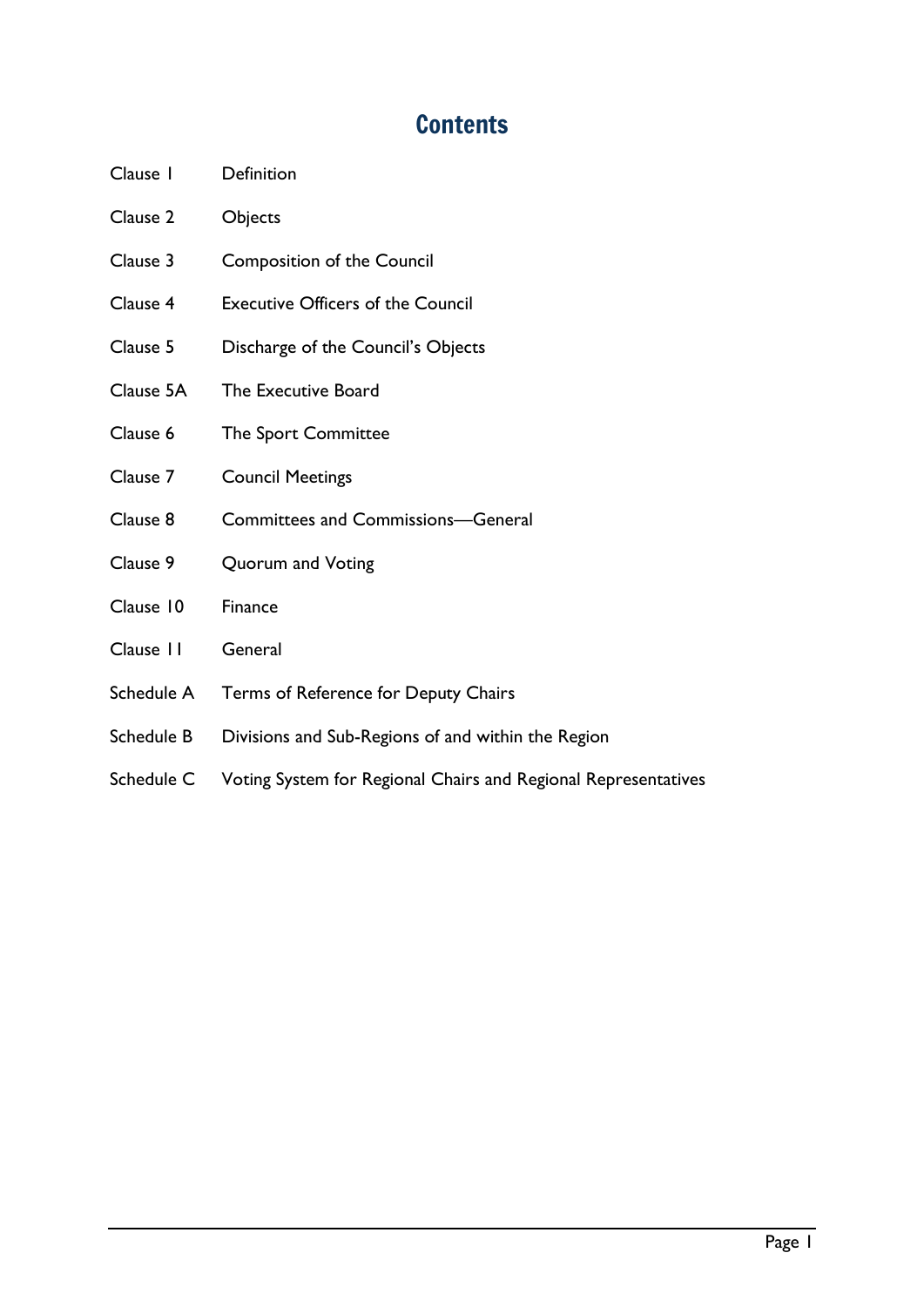### Constitution of the Thames Regional Rowing Council

(Adopted at the Annual General Meeting held on Sunday, 9 November 2003.) (Amended at the General Meetings held on Sunday, 20 November 2005; Wednesday, 19 November 2008; Monday, 16 November 2009; Monday, 21 March 2011; Monday, 7 November 2011; Tuesday, 29 May 2012; Wednesday, 21 November 2012; Monday, 18 November 2013; Wednesday, 23 November 2016; and Wednesday, 20 November 2019.)

The name of the Rowing Council shall be the Thames Regional Rowing Council ("the Council") and shall be abbreviated as "TRRC".

#### 1. Definitions

In this constitution the following words shall have the following meanings:

- 1.1 "British Rowing" shall mean British Rowing Limited, the National Governing Body for the sport of Rowing, to which Clubs and Competitions within the Thames Region and elsewhere are affiliated.
- 1.2 "the Thames Region" or "the Region" shall comprise the Divisions listed at Schedule B and British Rowing Clubs and Competitions within those Divisions as recorded as affiliated from time to time in the records of British Rowing.
- 1.3 "the Sub-Regions" shall mean those Divisions or clusters of Divisions defined by the Council at Schedule B from which the Regional Representatives shall be drawn.
- 1.4 "the Divisions" shall mean those Divisions within the Region as defined by the Council at Schedule B.
- 1.5 "the Council" shall mean the Regional Rowing Council for the Thames Region as constituted under these rules and as referred to in the rules of British Rowing.
- 1.6 "the Regional Chair" shall mean the Chair of the Council, who shall represent the Region on the British Rowing Council.
- 1.7 "the Regional Representatives" shall mean persons elected to represent the Region on the British Rowing Council who are not the Regional Chair. The same Regional Representatives are styled "the Divisional Representatives" on the Council, on which each represents their respective Division.
- 1.8 "Member Clubs" or "Clubs" shall mean those Clubs registered as affiliated to British Rowing from time to time and classified as being in the Region and in any one of the Divisions and Sub-Regions and shall include Universities, Colleges and Schools so registered.
- 1.9 "Competitions" shall mean competitions registered with British Rowing from time to time and classified as being in the Region and in any one of the Divisions and Sub-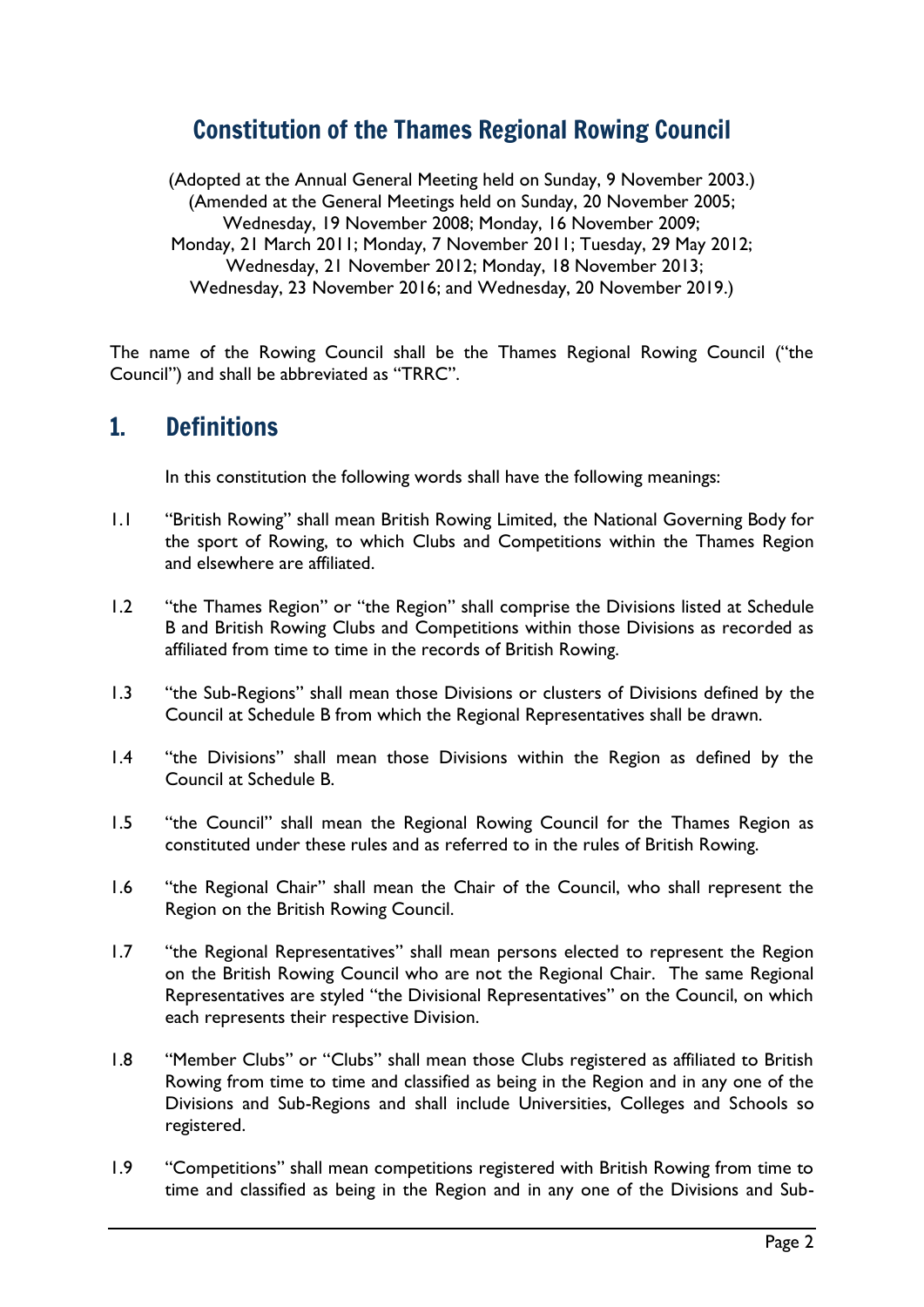Regions and shall include regattas, processional races and simulated rowing events but not private matches.

- 1.10 "Member/s" shall mean and include [a] Member Club/s and Competition/s
- 1.11 A "Member's Representative" shall mean a person who is authorised by a Member Club or Competition to speak and vote for the Member at meetings of the Council. Such a person must be prepared and able to produce proof of membership of the Member Club or Competition if called upon to do so. If not a member, such a person must be prepared and able to produce proof of such authorisation if called upon to do so.
- 1.12 "Affiliated Member" shall mean any member of British Rowing as defined in Article 8(ii) of the Articles of British Rowing.
- 1.13 The masculine shall be deemed to include the feminine and vice-versa, except where the contrary appears.
- 1.14 "Written", "post", "posted" and "notified" (but not "postal ballot") shall be deemed to permit email as a suitable alternative to hard copy, either as supplement or replacement, except where the contrary appears.

#### 2. Objects

- 2.1 To promote the sport of rowing in the Region at all levels.
- 2.2 To represent the interests of the Region within British Rowing and to represent the interests of British Rowing within the Region.
- 2.2.1 To keep under review its representation on British Rowing Council to provide an appropriate balance of representation between its Members drawn from its Sub-Regions.
- 2.3 To support all Members in the achievement of their objectives and in the conduct of their activities within the sport.
- 2.4 To promote the full utilisation of the talents and resources of all members of Clubs and Competitions within the Region and to promote no one receiving less favourable treatment on any grounds which cannot be shown to be relevant to performance, in accordance with British Rowing's Equity Policy.
- 2.5 To conduct all business and activities in the Region in accordance with best practice guidance and procedures applicable to the voluntary sector.

## 3. Composition and Powers of the Council

3.1 The Council shall consist of one Member's Representative from each Member Club and Competition.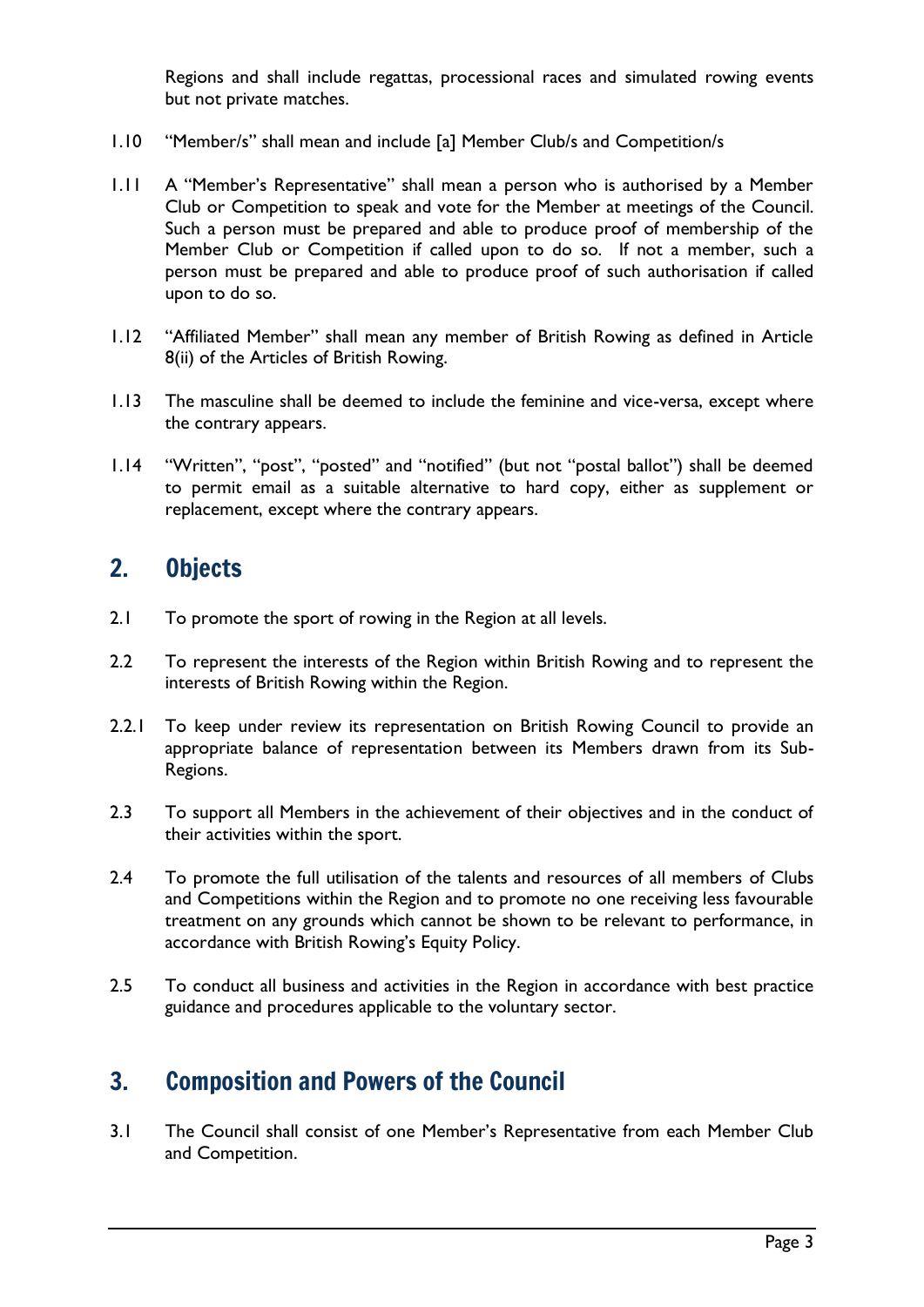- 3.2 The Council may not override the nationally agreed policies of British Rowing, and must always be consistent with the practices and guidelines of British Rowing.
- 3.3 The Council may appoint a person as its President in recognition of exceptional services to rowing within the Region.
- 3.3.1 During the final year of a President's term of office, or when a casual vacancy arises, at its meeting immediately prior to the Annual General Meeting, the Sport Committee will nominate such a person to be the President for the forthcoming period. Provided the nominee is willing to accept the role, his/her name will be put to the Annual General Meeting for approval of the appointment.
- 3.3.2 The term of office for the President shall be three years, or less if either he/she no longer wishes to retain the role, or in exceptional circumstances that he/she is removed by the Executive Board should that Board reasonably believe that his/her continuing in the role gives the Board grave concerns for the reputation of the Council. At the end of his/her term of office and unless he/she has been removed by the Executive Board, he/she shall be invited to become a Vice President.
- 3.3.3 From time to time the Council may wish to appoint a person directly to the role of Vice President. He/she shall be appointed in a similar manner to the appointment of the President.
- 3.3.4 The position of Vice President shall be held for life or until such time as he/she no longer wishes to retain the role or in exceptional circumstances until he/she is removed by the Executive Board should that Board reasonably believe that his/her continuing in the role gives the Board grave concerns for the reputation of the Council.
- 3.3.5 The President and Vice President are Non-Executive Officer roles. They shall not have the right to vote, save as provided for at paragraph 5.5.

#### 4. Executive Officers of the Council

- 4.1 The Council shall elect a Regional Chair, who will inter alia chair meetings of the Council and represent the Region to British Rowing when required.
- 4.1a The Council shall also elect from amongst its Members' Representatives a Deputy Chair for each Sub-Region. A Deputy Chair shall be a Member's Representative for a Member within the Sub-Region he/she is to represent.
- 4.1b The Council shall elect Regional Representatives, who will represent the Region, and specifically their Sub-Region and Division, at meetings of British Rowing. Each elected Regional Representative shall be the Divisional Representative for the Division from which they are elected. A Regional Representative shall be a member of a Club within the Division he/she is to represent.
- 4.1c The terms of office for the Regional Chair and the Regional Representatives shall be as specified in the Articles and Regulations of British Rowing.
- 4.2 The Council shall elect from amongst its Members' Representatives an Honorary Secretary and an Honorary Treasurer.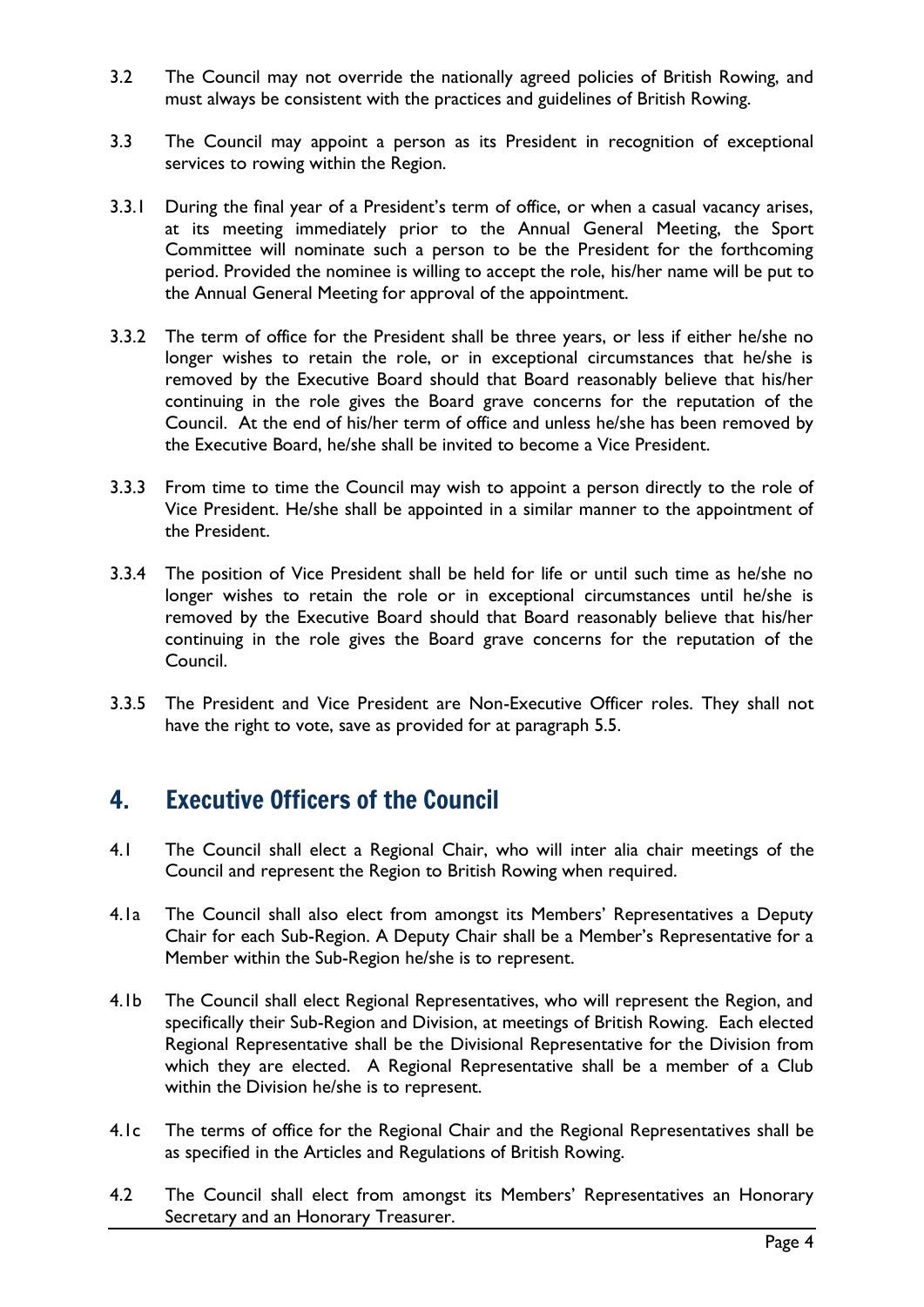- 4.3 The Council may further elect from amongst its Members' Representatives, or from any of the members of Clubs and Competitions within the Region, any other Executive Officer to a permanent position on the Council it may choose.
- 4.4 *(moved to 10.9)*
- 4.5 No Executive Officer shall be entitled to vote in the affairs of the Council in his/her own right save for the Chair of the meeting at any one time who shall have a casting vote.

# 5. Discharge of the Council's Objectives

- 5.1 The objects of the Council shall be discharged through:
- 5.1.1 an Executive Board and a Sport Committee
- 5.1.2 an Umpires' Committee, a Coaching Committee (comprising representatives from each Sub-Region), a Junior Committee (comprising representatives from each Sub-Region), a Masters Committee (comprising representatives from each Sub-Region), a Recreational Committee (comprising representatives from each Sub-Region), a Competition and Events Committee (comprising representatives from each Sub-Region), and such other bodies as from time to time appear necessary, the Chairs of which shall be Non-Executive Officers
- 5.1.3 Non-Executive Officers, including an Equipment Officer, and such other roles as from time to time appear necessary
- 5.1.4 A Regional Water Safety Adviser and such other advisers or roles as from time to time appear necessary.
- 5.2 The Council shall, without restriction as to numbers, appoint the Chair and members of the Regional Committees each of which shall have power to co-opt from within or outside the Council.
- 5.3 The Council shall appoint representatives to all National Committees as required by British Rowing.
- 5.4 (*deleted*)
- 5.5 No-one shall be entitled to vote in the affairs of the Council in his/her own right save for the chair of the meeting at any one time who shall have a casting vote.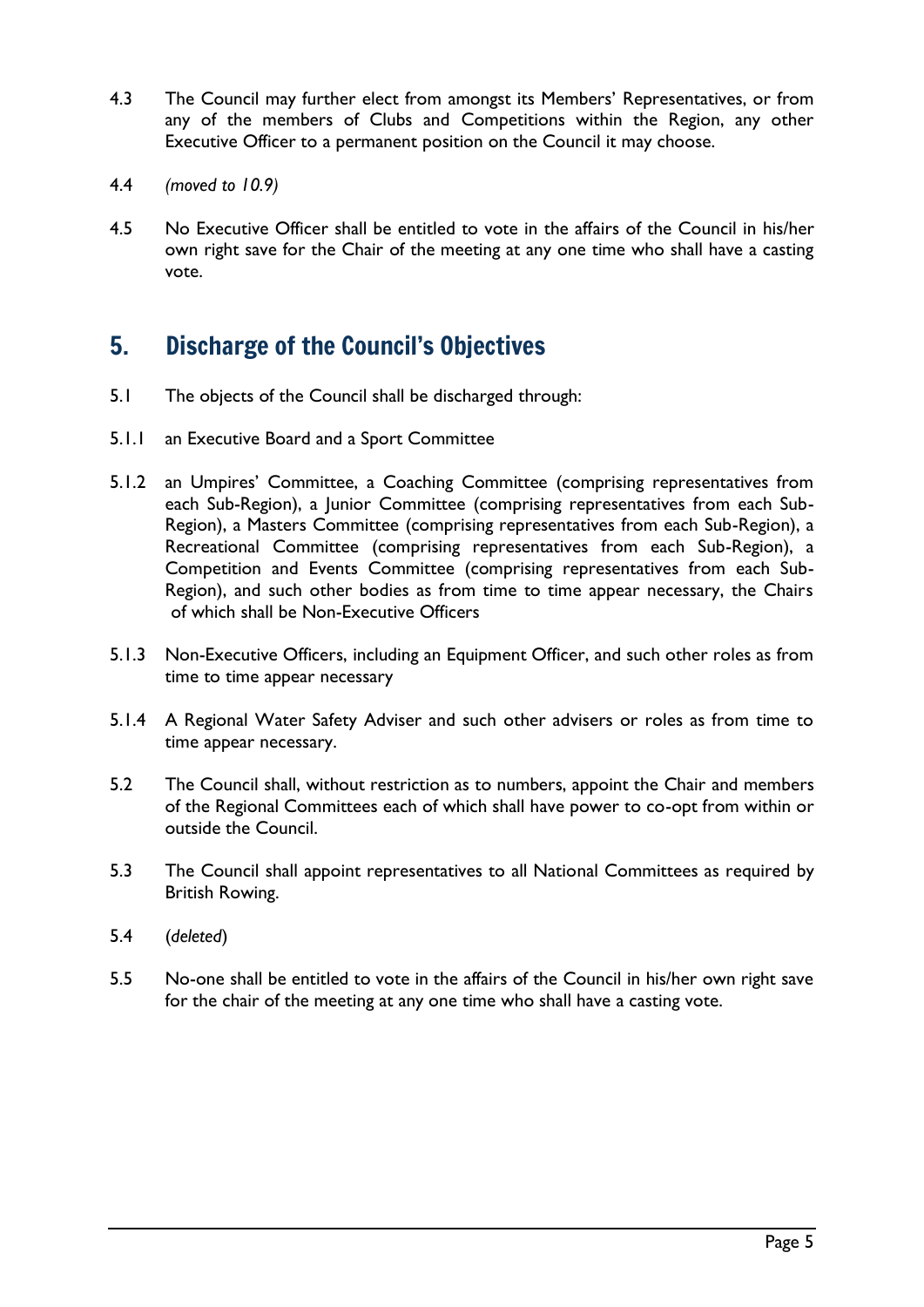### 5A The Executive Board

- 5A.1 The Executive Board shall comprise:-
- 5A.1.1 Officers elected under paragraphs 4.1, 4.1a and 4.2.
- 5A.1.2 All other persons whom the Executive Board would wish to appoint or to co-opt onto the Executive Board.
- 5A.2 The Chair of the Council shall be the Chair of the Executive Board.
- 5A.3 The Executive Board shall take decisions on urgent items that would otherwise be within the jurisdiction of the Sport Committee solely on occasions when it is not practicable to convene a meeting of the Sport Committee.
- 5A.4 The Executive Board shall provide to the Sport Committee as soon as is reasonably practicable a written report of any decisions made and the reasons for the matter not being raised at Sport Committee.
- 5A.5 The Executive Board shall not overturn a decision made by the Sport Committee or any other body, unless there is a material change in circumstances and the matter has become urgent.

#### 6. The Sport Committee

- 6.1 The Sport Committee shall comprise:-
- 6.1.1 The Officers of the Council elected under paragraphs 4.1, 4.1a, 4.1b and 4.2 above
- 6.1.2 All other persons elected as Officers of the Council under paragraph 4.3 above
- 6.1.2a Chairs of Committees appointed under paragraph 5.1.2 above
- 6.1.2b Non-Executive Officers appointed under paragraph 5.1.3 above
- 6.1.2c Other persons appointed under paragraph 5.1.4 above.
- 6.1.4 All other persons whom the Committee would wish to appoint or to co-opt onto the Committee.
- 6.2 The Chair of the Council shall be the Chair of the Sport Committee.
- 6.3 The Sport Committee shall have power to fill casual vacancies and to co-opt from within the Council or from bodies associated with the Region in any way.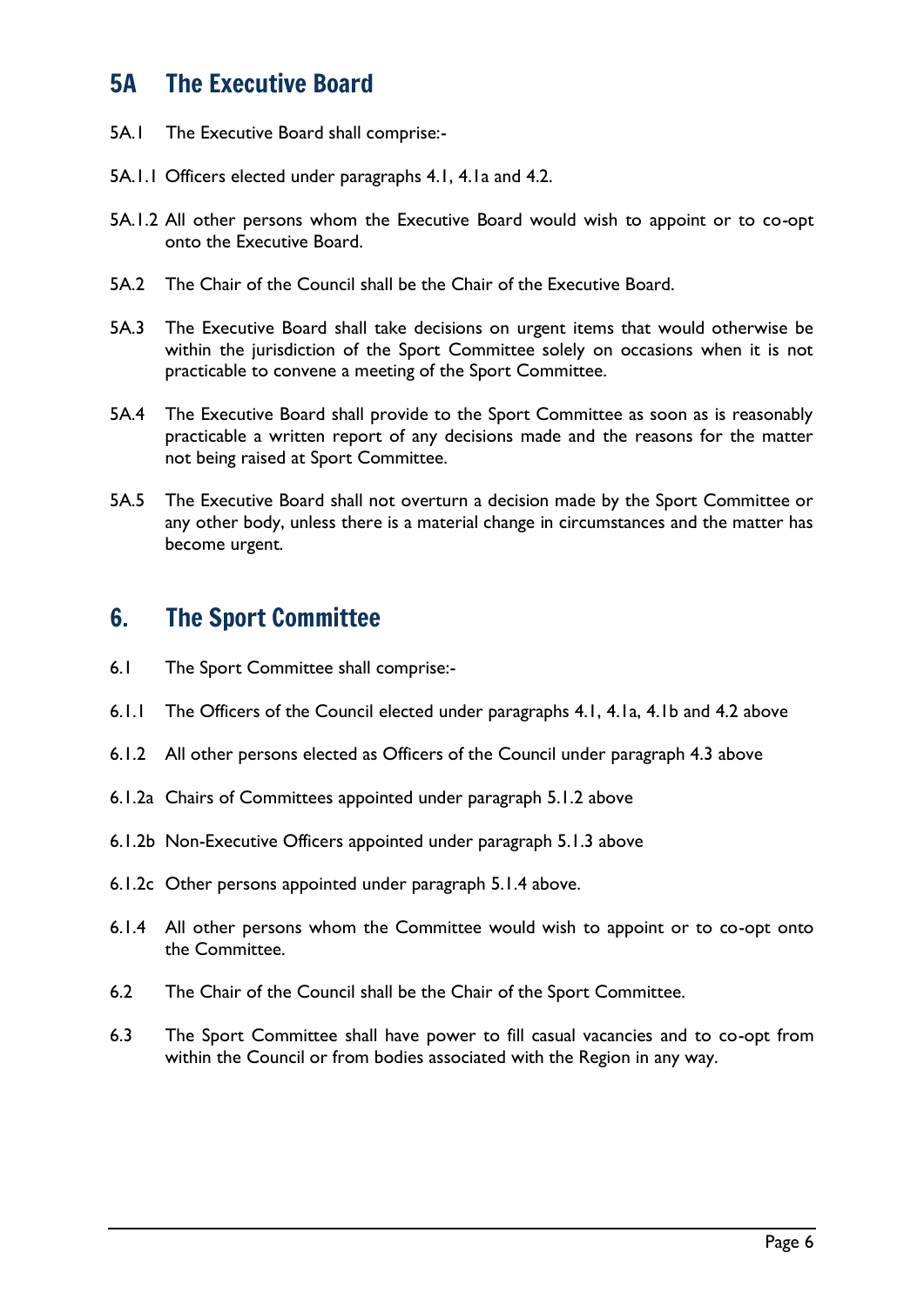# 7. Council Meetings and Appointments

- 7.1 The Council shall hold an Annual General Meeting no earlier than 1st October and no later than the 30th November in each year. Notice of the Annual General Meeting stating the agenda items, posts to be filled by election and nomination forms will be posted to Member Clubs not less than twenty-one days before the meeting.
- 7.2 At the Annual General Meeting there shall be held the elections and made the appointments referred to in clauses 4 and 5 above. Any such appointments not then made or any vacancies thereafter shall be made or filled by the Sport Committee with the exception of those Officers referred to in paragraphs 4.1 and 4.1b.
- 7.3 Nominations for Regional Chair, Regional Representatives, Executive Officers, Non-Executive Officers and other persons of the Council shall be notified to the Honorary Secretary by Clubs or Competitions not less than seven days before the meeting in each year, save that the Honorary Secretary may accept a written statement that a Member's Representative is so nominated in the absence of any information to the contrary.
- 7.4 A Member shall be responsible for the capability and suitability of a Representative to represent the Member at meetings of the Council.
- 7.5 Apart from the Annual General Meeting, all other General Meetings of the Council shall be called Extraordinary General Meetings. All business shall be deemed special that is transacted at an Extraordinary General Meeting and all that is transacted at an Annual General Meeting shall also be deemed special with the exception of the following which shall be deemed ordinary business:-
- 7.5.1 Consideration and approval of the annual accounts
- 7.5.2 Election of Officers
- 7.5.2a Appointments to Committees and other bodies, and of Non-Executive Officers and other roles under paragraphs 5.1.2, 5.1.3 and 5.1.4
- 7.5.3 Appointment of an Independent Honorary Examiner
- 7.5.4 Fixing of the annual subscription.
- 7.6 An Extraordinary General Meeting of the Council shall be held on the written requisition of the Sport Committee or on the written requisition of not fewer than three Members. The Honorary Secretary shall give written notice to all Members of such a meeting which shall be called within fourteen days of such request specifying the matters to be considered. Twenty-one days shall be the required notice of a General Meeting.
- 7.7 All appointments and elections referred to in this Constitution shall be annual, but those appointed or elected may, if eligible, be re-appointed or re-elected. The terms of office and eligibility for re-appointment of the Regional Chair and Regional Representatives are specified in the Articles and Regulations of British Rowing.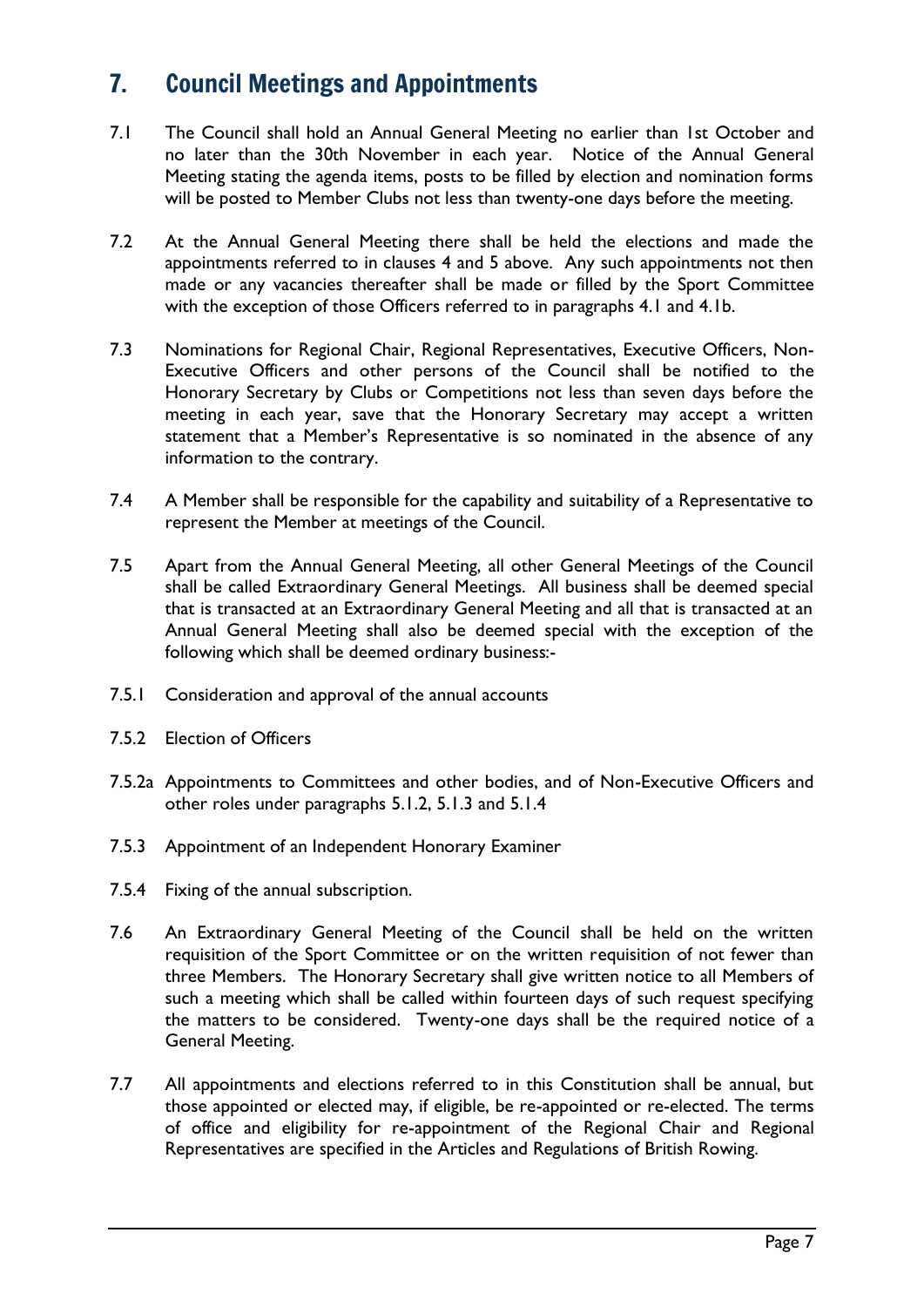#### 8. Committees—General

- 8.1 Generally, meetings of the Executive Board, Sport Committee and other committees and bodies shall be held as required at the request of the respective Chair.
- 8.2 Committees and other bodies shall have the power to determine matters within their remit and shall report to the Council via the Sport Committee which shall itself then report to the Council.
- 8.3 All Committees may at their discretion make regulations for the better conduct of their business, such regulations to be approved by the Sport Committee with a copy being deposited with the Honorary Secretary of the Council.
- 8.4 Any person who has a financial interest in any matter coming before a Committee shall declare such interest immediately the person becomes aware of such and shall not be entitled to vote on such a matter unless permitted to do so by majority resolution of the relevant Committee.

#### 9. Quorum and Voting

- 9.1 The quorum for meetings of the Council shall be 15 Members' Representatives present and entitled to vote, with minimum numbers of Members' Representatives from the Sub-Regions as specified at Schedule B. Before a meeting commences, every Member's Representative present shall declare to the secretary of the meeting stating whom they represent.
- 9.2 Committees or bodies shall fix their own quorums which shall be set annually.
- 9.3 All matters at meetings of the Council, with the exception of that specified at paragraph 11.1, shall be decided by a simple majority of the Members' Representatives present and entitled to vote in accordance of paragraph 1.8 hereof, the Chair having a second or casting vote.
- 9.4 Decisions of the Executive Board, Sport Committee and other Committees and bodies shall be made by simple majority vote of the appointed members present in person, each voting member having one vote. In the event of equality of votes, the Chair shall have a second or casting vote.

#### 10. Finance

- 10.1 The Council shall apply any and all funds, income, or acquired property of the Council in pursuance of the above objects or any of them. No portion thereof shall be paid, distributed or transferred directly or indirectly by way of bonus, or otherwise howsoever by way of profit to Members of the Council.
- 10.2 Nothing herein shall prevent the reimbursement of reasonable and proper out of pocket expenses incurred in the course of furthering the objects of the Council.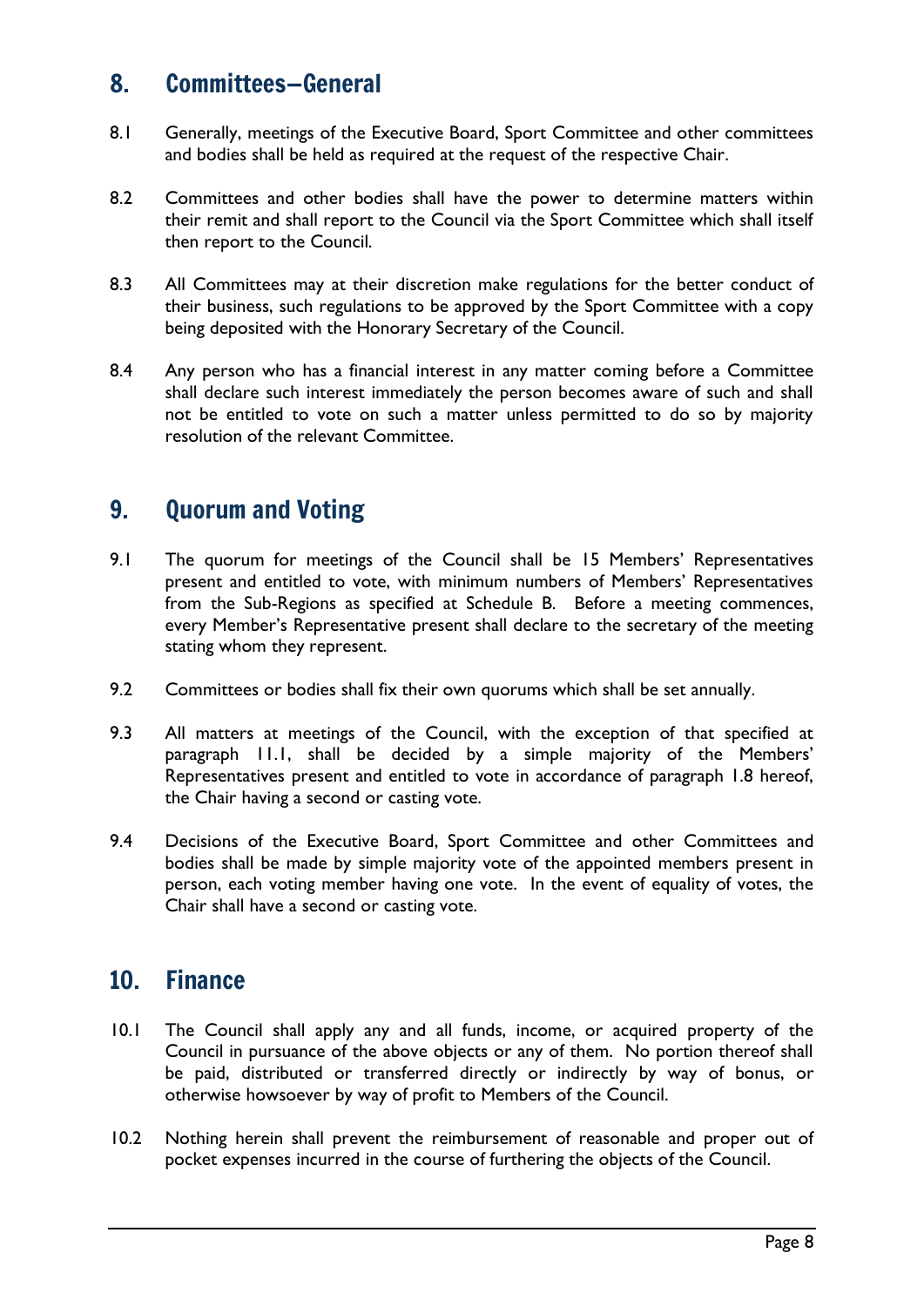- 10.3 The Council shall be entitled to solicit and receive financial support from any source but has no powers to enter into any form of borrowing or loan agreement without the written agreement of British Rowing under resolution of British Rowing's Executive Board.
- 10.3a The Council may not take any person into any form of employment or enter into any form of agreement, financial or otherwise, lasting more than twelve months without the written agreement of British Rowing under resolution of British Rowing's Executive Board.
- 10.4 The Executive Board and the Sport Committee shall have the power to apply any funds of the Council and authorise any payments for the furtherance of its objects subject to its accountability to the Council and to the restrictions set out in 10.3 and 10.3a above.
- 10.5 The Council shall have the power to introduce a subscription payable by the Members to enable it to carry out its objects. Such subscription shall be determined at the Annual General Meeting of the Council and failure by a Member to pay such a subscription will result in suspension from involvement in the activities and services provided by the Region and the Council shall have power to refer the suspension to British Rowing for further consideration and until such time as the subscription and any arrears have been paid in full.
- 10.6 The Honorary Treasurer shall maintain such bank accounts which are considered necessary by the Council at a financial institution approved by the Council. The account(s) shall be in the name of the Council and shall be operated only under the joint signatures of two Officers of the Council, one of whom shall be the Honorary Treasurer or the Chair, except for cheques less than one hundred pounds where the signature of the Honorary Treasurer alone is acceptable.
- 10.7 The Honorary Treasurer shall maintain such Books of Account as are required in order to give a full and complete statement of the financial affairs of the Council. The books shall be examined annually by the appointed Independent Honorary Examiner (who shall be neither an Executive Officer of the Region nor a signatory on the Bank Accounts) and the accounts signed by the Honorary Treasurer and the Independent Honorary Examiner shall be presented to the Annual General Meeting for consideration and approval.
- 10.8 Upon approval of the annual accounts by the Council at its Annual General Meeting, the Honorary Treasurer shall forward a copy of the examined and approved accounts to the Treasurer of British Rowing no later than six months after the end of the financial year.
- 10.9 The Council shall appoint an Independent Honorary Examiner to examine the books of account maintained by the Honorary Treasurer.
- 10.10 The Council's financial year shall commence on 1st October and conclude on 30th September in the following calendar year.
- 10.11 All financial transactions shall be in accordance with Financial Procedures which shall be adopted by a Region at an Annual General Meeting.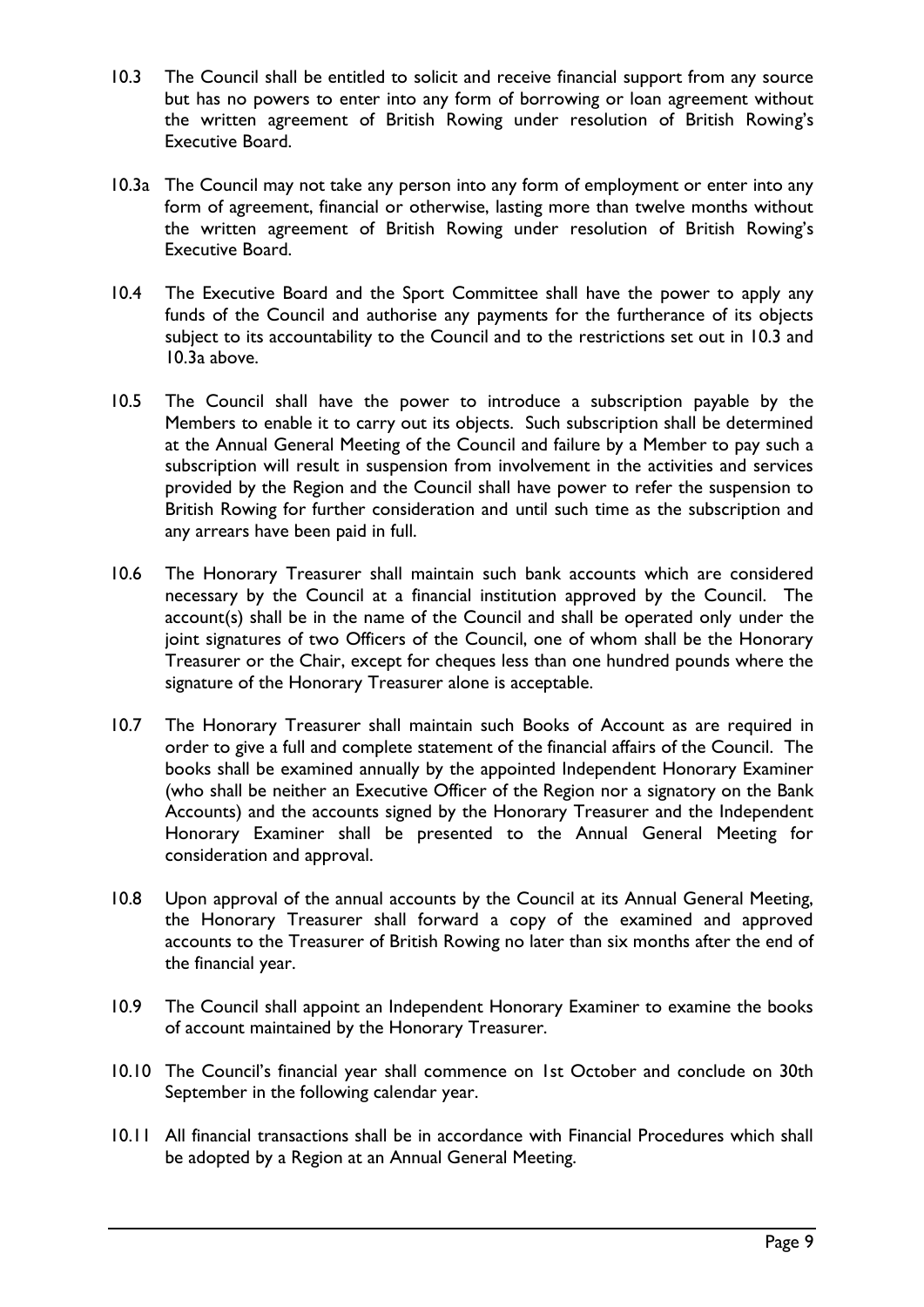#### 11. General

- 11.1 The rules of this Constitution may only be altered by a two-thirds majority of the votes cast in person by the Members of the Council present at a General Meeting duly convened in accordance with the rules hereof.
- 11.2 The rules of this Constitution and any amendments thereto shall first be approved by British Rowing before adoption by the Council.
- 11.3 Any property of the Council shall be vested in the Council for the time being and to this end, the Council may appoint Trustees to hold the assets of the Council and such Trustee shall be appointed or removed by an ordinary resolution of the Council.
- 11.3.1 Any decision to wind up the affairs of the Council may be made at a General Meeting called for that purpose at which a simple majority shall be sufficient to pass such resolution.
- 11.3.2 Subject to paragraph 11.3.3 below, any assets remaining after the satisfaction of debts and liabilities shall be given or transferred to British Rowing who shall decide, giving due consideration to the views expressed by the Region, by resolution as to what shall be done with them including consideration of realising all the assets and converting them into money and distributing them amongst the Members of the Region.
- 11.3.3 Any assets which have been funded by the Lottery or other grants from public bodies shall, if made a condition of such funding, be given or transferred to some other voluntary organisation having objects similar to those of the Region in priority to any other assets which shall have been funded by the Region itself or the Members.
- 11.3.4 In the case of funds being insufficient to discharge the liabilities, British Rowing shall advise on how the shortfall balance shall best be provided.
- 11.4 In addition to the above rules, the rules set out in the schedules hereto which are special to the Region shall also form part of and be deemed to be incorporated into the rules of this Constitution.
- 11.5 The Honorary Secretary shall send a copy of the minutes of the Sport Committee, Executive Board and Council meetings to British Rowing at the same time as they are circulated within the Council.
- 11.6 The logo of the Region shall be the Thames Region logo as specified from time to time by British Rowing Ltd.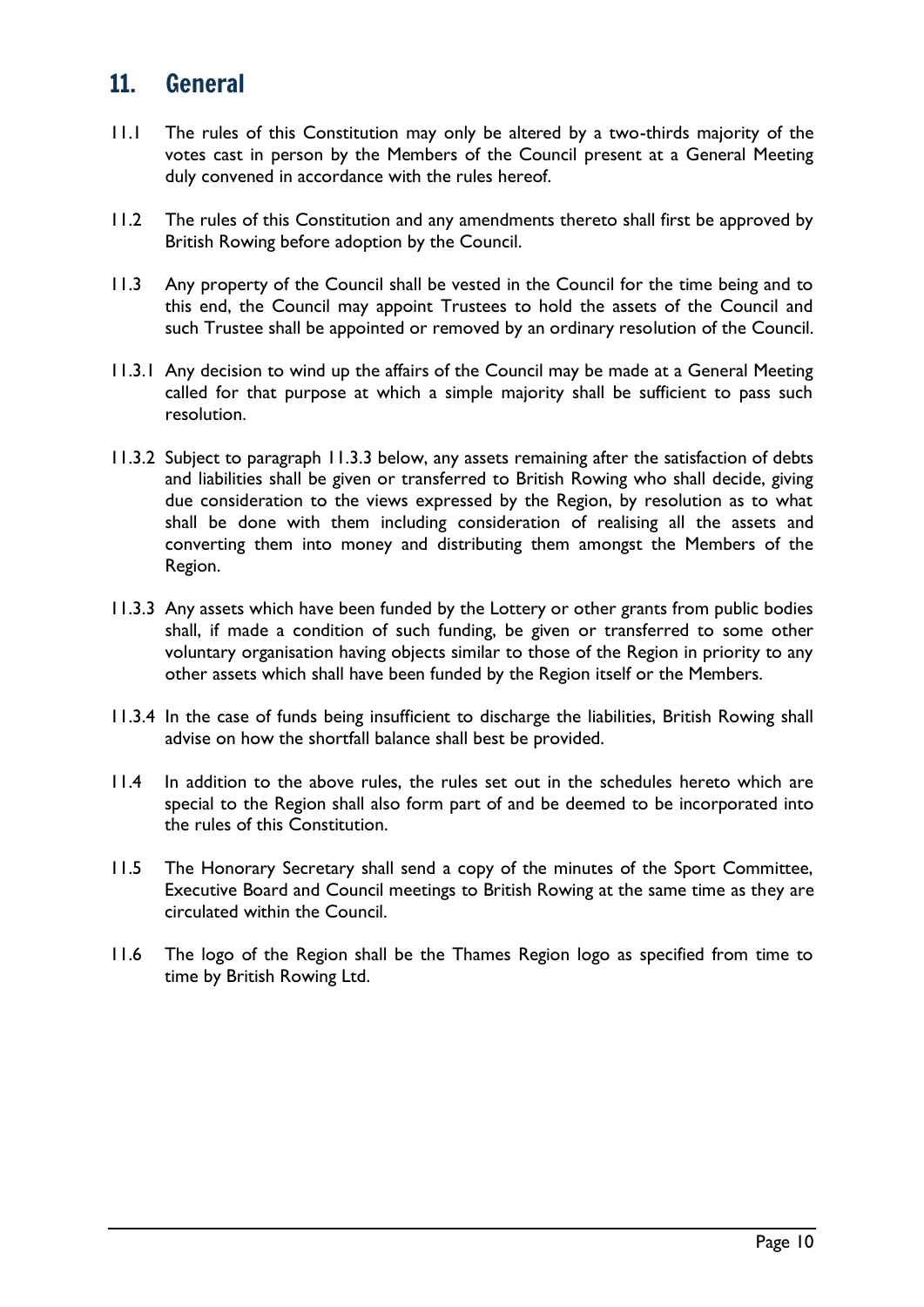# Schedule A

#### **Terms of Reference for Deputy Chairs:-**

- 1. The number of Deputy Chairs and their titles and geographical jurisdictions are specified at Schedule B.
- 2. Each Deputy Chair shall be a member of one of the Member Clubs or Competitions from their respective Sub-Region.
- 3. They shall be responsible for representing the specific interests of their Sub-Region to the Executive Board, Sport Committee and to the Council and shall liaise with the Members of their Sub-Region in order to represent their views.
- 4. They shall liaise with their relevant Regional Representatives and with the members from their respective Sub-Regions on the Committees and other bodies listed in paragraph 5.1.2 of the constitution to ensure a commonality of approach across the Region.
- 5. The Deputy Chairs shall deputise for the Chair when required to do so.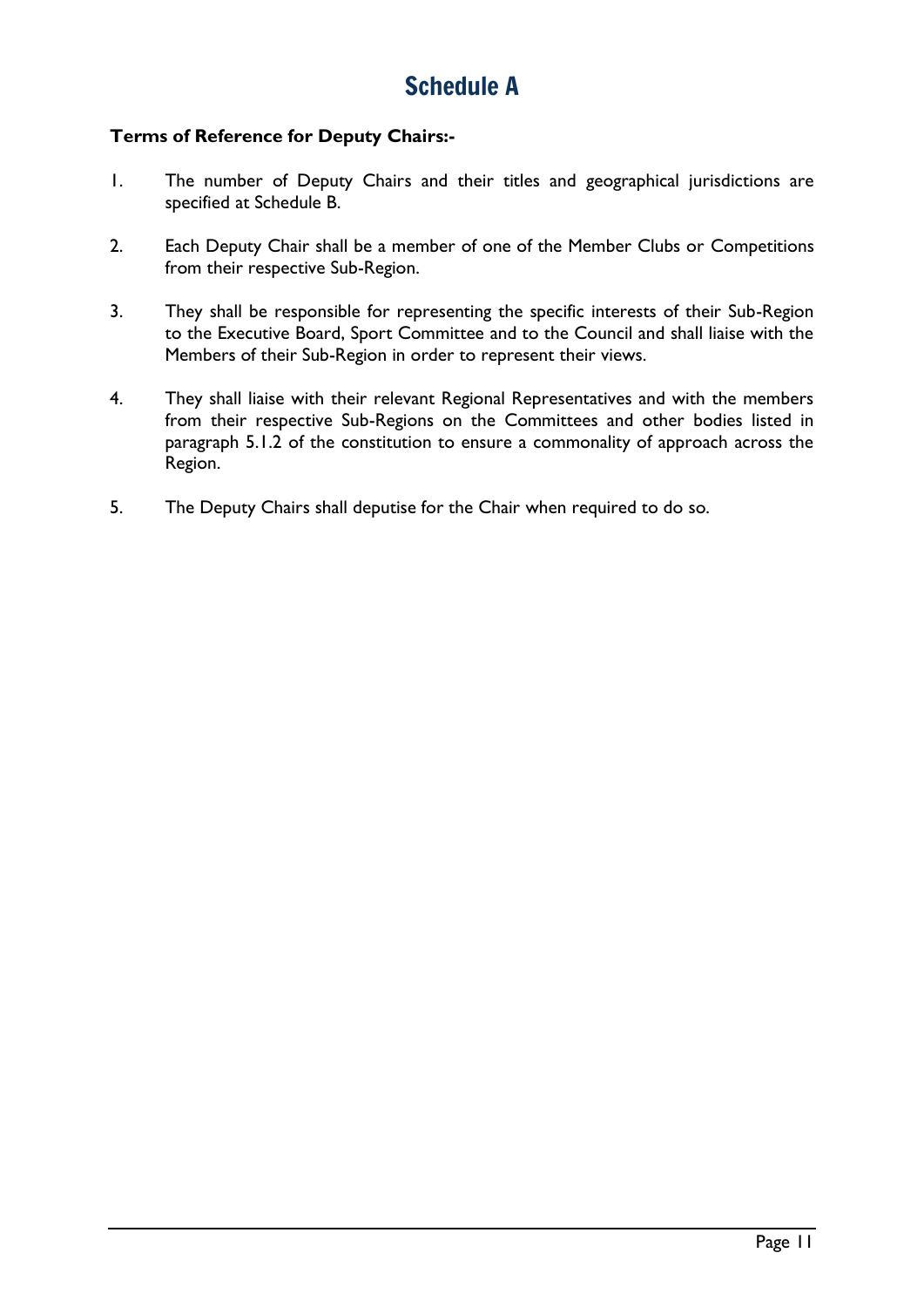# Schedule B

#### **Divisions and Sub-Regions of and within in the Region :-**

- 1. The Region is comprised of the Divisions and Sub-Regions shown in Table B1. The Deputy Chair representing each Division and Section is also shown
- 2. London Members shall be represented externally on Greater London issues by the Deputy Chair (London) or in his/her absence the Chair or another Deputy Chair.

*Div. Code\***Division Name\** **Extent of Divisions Sub-Region Representative Deputy Chair Collective Noun for Members within Sub-Region Number of Members required from each Sub-Region to form a quorum at a General Meeting** *TU-1 Isis-Cherwell* All reaches above Day's Lock Thames (Upriver) | Deputy Chair (Upriver) "Upriver Sub-Region Clubs", "Upriver Sub-Region Competitions" and "Upriver Sub-Region Members" 5 *TU-2 Kennet-Thame* Day's Lock to Temple Lock *TU-3 Wye-Colne* Temple Lock to Chertsey Lock *TU-4 Wey-Mole* Chertsey Lock to Teddington Weir *Sub-Region boundary: Teddington Weir TC-5 Crane-Brent* Teddington Weir to Mortlake brewery (Bull's Alley) Thames (London) | Deputy Chair (London) "London Sub-Region Clubs", "London Sub-Region Competitions" and "London Sub-Region Members" *TC-6 Bollo-Stamford* Mortlake brewery (Bull's Thames (London) Deputy Chair (London) Consideration 15 Alley) to Beverley Brook *TC-7* Beverley-Wandle Beverley Brook to Wandsworth Bridge *Sub-Region boundary: Wandsworth Bridge TL-8 Darenth-Medway* Downriver of Wandsworth Bridge; Medway, Stour basins and nearby waters Thames (South East) | Deputy Chair (South East) "South East Sub-Region Clubs", "South East Sub-Region Competitions" and "South East Sub-Region Members" 2

Table B1. Divisions and Sub-Regions of the Region

\**The names and numbers of the divisions do not form part of this Constitution but are specified by an Order of the Council given by the Sport Committee*.